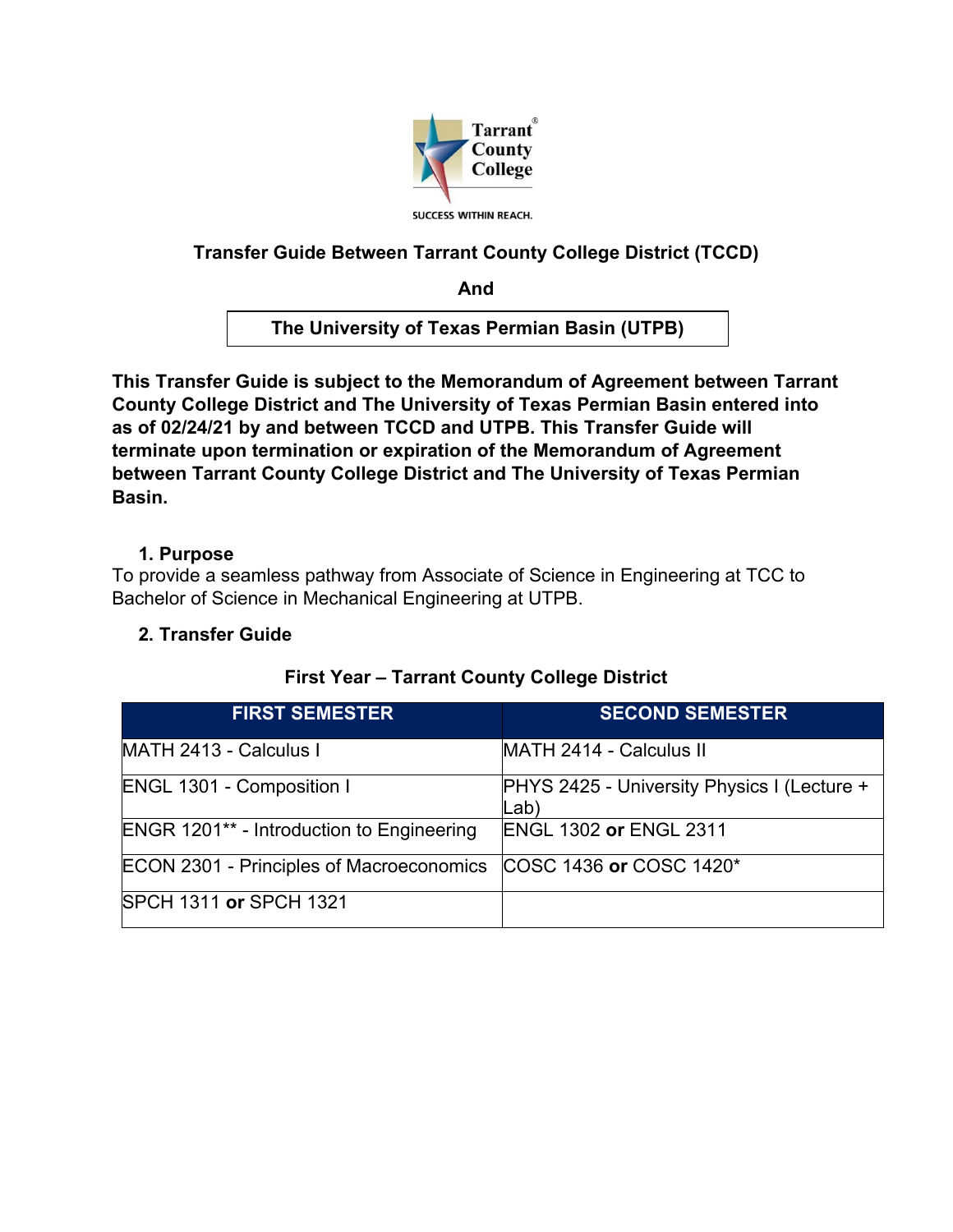# **Second Year – Tarrant County College District**

| <b>FIRST SEMESTER</b>                | <b>SECOND SEMESTER</b>                   |
|--------------------------------------|------------------------------------------|
| MATH 2415 Calculus III               | CHEM 1411 General Chemistry I            |
| PHYS 2426 University Physics II      | HIST 1302 - US History II                |
| <b>GOVT 2305 Federal Government</b>  | <b>ENGR 2305 - Electrical Circuits I</b> |
| HIST 1301 - US History I             | <b>ENGR 2302 Engineering Dynamics</b>    |
| <b>ENGR 2301 Engineering Statics</b> | IGOVT 2306*** State & Local Politics     |

# **Third Year – The University of Texas Permian Basin**

| <b>FIRST SEMESTER</b>                      | <b>SECOND SEMESTER</b>                            |
|--------------------------------------------|---------------------------------------------------|
| <b>ENGR 3332 Mechanics of Materials</b>    | MENG 3348 Comp.-Aided ME Design                   |
| <b>ENGR 3375 Intro. to Thermodynamics</b>  | <b>MENG 3351 Heat Transfer</b>                    |
| <b>ENGR 3354 Intro. to Fluid Mechanics</b> | <b>MENG 3356 Fluid Mechanics II</b>               |
| MENG 3206 Mechanical Engr. Lab I           | MENG 3376 Thermodynamics II                       |
| MATH 3320 - Differential Equations         | <b>ENGR 3303 Introduction to material Science</b> |
| Creative Arts Option (3 hrs)               | <b>ENGR 1204 Engineering Graphics</b>             |

# **Fourth Year – The University of Texas Permian Basin**

| <b>FIRST SEMESTER</b>                      | <b>SECOND SEMESTER</b>                     |
|--------------------------------------------|--------------------------------------------|
| <b>MENG 3324 Manufacturing Processes</b>   | <b>ENGR 3326 Engineering Economics</b>     |
| MENG 4205 T/F and Mech. Sys. Lab           | MENG 4206 ME Laboratory II                 |
| <b>MENG/NENG 4XXX Elective</b>             | <b>MENG 3364 Mechanical Design I</b>       |
| <b>ENGR 3390 Computer Aided Programing</b> | <b>MENG/NENG 4XXX Elective</b>             |
| MATH 3310 Linear Algebra                   | <b>MENG 4478 Senior Design</b>             |
| MATH 3301 Introduction to Probability I    | Language/Culture/Philosophy Option (3 hrs) |